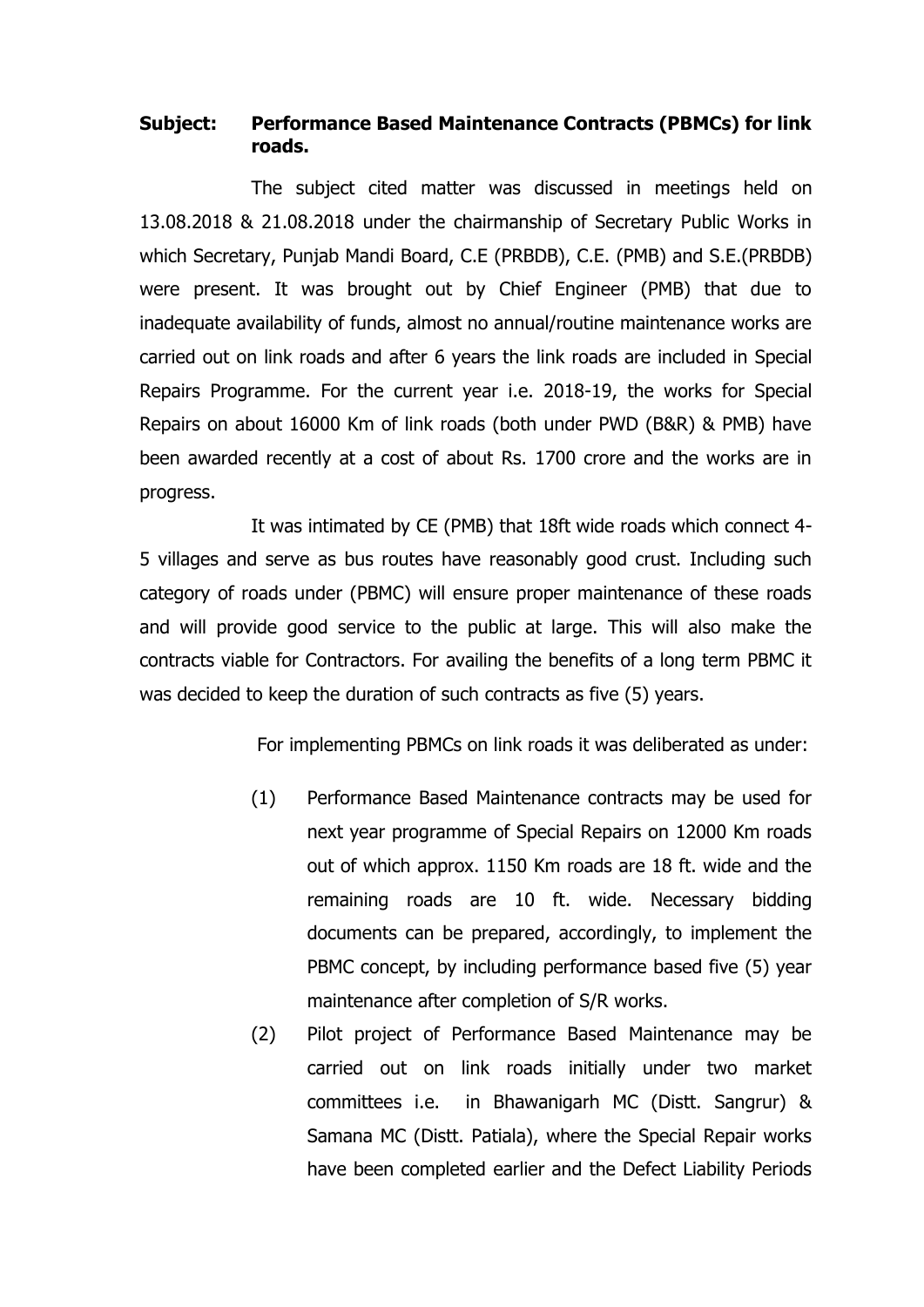| Sr. No. | <b>Market Committee</b> | <b>Road Length (Km)</b> |
|---------|-------------------------|-------------------------|
|         | Bhawanigarh (Sangrur)   | 28.49                   |
|         | Samana (Patiala)        | 24.46                   |
|         | Total                   | 52.95                   |

have got completed recently or are nearing completion. The details of roads for piloting the PBMC are as under:

(3) Performance based maintenance contracts on Link roads which were upgraded under PMGSY and have completed 5 year maintenance period & are in fair/good condition, may be taken-up. The length of such roads is about 700 Km and Govt. of India has already released Rs. 41.08 Crore as financial incentive for such roads and the State is required to give its share of Rs. 27.35 crore.

During the deliberations it was intimated by the CE (PMB) that based on the recent S/R programme, the average cost of Special Repairs for 10ft. wide link road works out to about Rs. 11 lakh per Km, out of which the cost of laying renewal coat on such roads is about Rs. 6.50 lakh per Km. The Special Repairs include raising of road levels, strengthening of crust and complete laying of renewal coat which is 20mm premix carpet. For 18ft wide roads the cost of Special Repairs is tentatively Rs. 19.5 Lakh/ Km and the cost of laying renewal coat is Rs. 11.70 Lakh/ Km.

Based on the pattern of Madhya Pradesh Rural Road Development Authority if performance based repair and maintenance of these roads is taken up, the following performance index can be adopted:

## **Routine Maintenance Activities and their frequency with performance index –**

| Sr.<br>No. | <b>Name of Item/Activity</b>                                                                                           | <b>Frequency of</b><br>operations in the<br>vear | <b>Performance</b><br><b>Index/Score</b><br>for compliance | <b>Cure period</b><br>after being<br>pointed out |
|------------|------------------------------------------------------------------------------------------------------------------------|--------------------------------------------------|------------------------------------------------------------|--------------------------------------------------|
|            | Restoration of rain cuts and<br>berms<br>of<br>dressing<br>as<br>per<br>1902<br>οf<br>the<br>clause<br>Specifications. | As<br>when<br>and<br>required.                   | 10                                                         | 1 day                                            |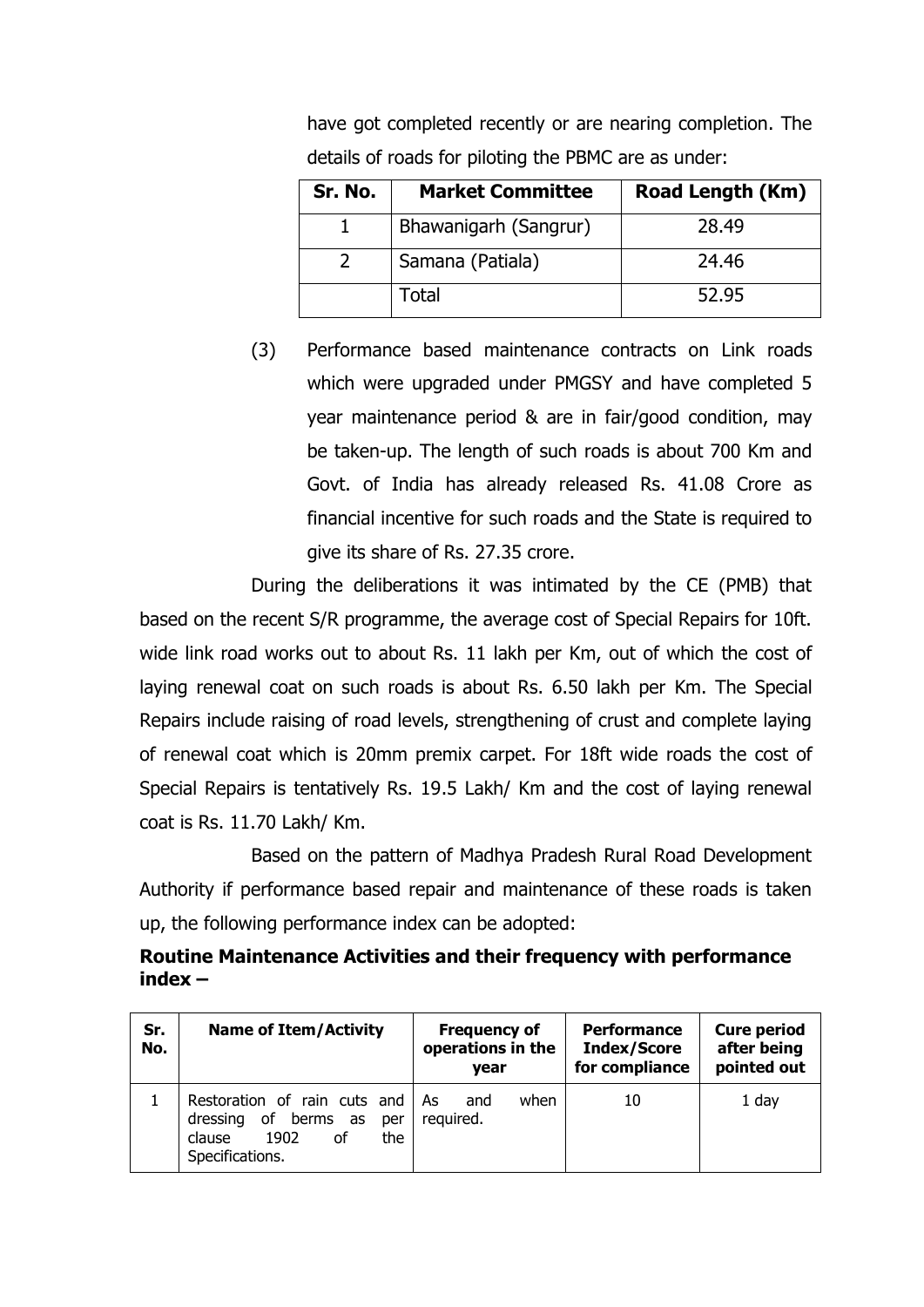| Sr.<br>No.     | <b>Name of Item/Activity</b>                                                                                                                                                                                             | <b>Frequency of</b><br>operations in the<br>year           | <b>Performance</b><br><b>Index/Score</b><br>for compliance | <b>Cure period</b><br>after being<br>pointed out |
|----------------|--------------------------------------------------------------------------------------------------------------------------------------------------------------------------------------------------------------------------|------------------------------------------------------------|------------------------------------------------------------|--------------------------------------------------|
| $\overline{2}$ | Making up of shoulders as per<br>1903<br>clause<br>of<br>the<br>Specifications.                                                                                                                                          | when<br>As<br>and<br>required.                             | 20                                                         | 1 day                                            |
| 3              | Maintenance<br>of<br><b>Bituminous</b><br>surface road and / or gravel<br>road and / or WBM road<br>including filling pot holes and<br>patch repairs etc. as per clause<br>1904,<br>1906<br>of<br>the<br>Specifications. | when<br>and<br>As<br>required.                             | 50                                                         | 2 days                                           |
| 4              | Maintenance of drains as per<br>1907<br>clause<br>of<br>the<br>Specifications.                                                                                                                                           | As<br>and<br>when<br>required, but<br>at<br>least twice.   | 3                                                          | 1 day                                            |
| 5              | Maintenance of culverts and<br>causeways as per clause 1908<br>and 1909 of the Specifications.                                                                                                                           | when<br>and<br>As<br>required, but<br>at<br>least twice.   |                                                            |                                                  |
| 6              | Maintenance of guard rails and<br>parapet rails as per clause<br>1911 of the Specifications.                                                                                                                             | Maintenance<br>as<br>and when required.                    | 5                                                          | 2 days                                           |
| $\overline{7}$ | Maintenance of roads signs as<br>clause<br>1910<br>per<br>of<br>the<br>Specifications.                                                                                                                                   | Maintenance<br>as<br>and when required.                    | 2                                                          | 2 days                                           |
| 8              | Maintenance of 200 m and Kilo<br>Meter stones as per clause<br>1912 of the Specifications.                                                                                                                               | Maintenance<br>as<br>and when required.                    | $\overline{2}$                                             | 2 days                                           |
| 9              | Cutting of shrubs and trimming<br>of grass and weeds etc. as per<br>clause 1914 of the<br>Specifications.                                                                                                                | when<br>As<br>and<br>required.                             | 3                                                          | $1$ day                                          |
| 10             | White washing<br>parapets of<br>C.D. Works                                                                                                                                                                               | and<br>when<br>As<br>required ,at least<br>once in a year  | $\overline{2}$                                             | 2 days                                           |
| 11             | White washing guard stones                                                                                                                                                                                               | and<br>when<br>As<br>required, at least<br>twice in a year |                                                            |                                                  |
| 12             | displaced<br>Re-fixing<br>guard<br>stones.                                                                                                                                                                               | when<br>and<br>As<br>required, at least<br>once in a year  |                                                            |                                                  |
| 13             | Repair of old joints sealant<br>(CC joints).                                                                                                                                                                             | Maintenance<br>as<br>and when required.                    | 3                                                          | 2 days                                           |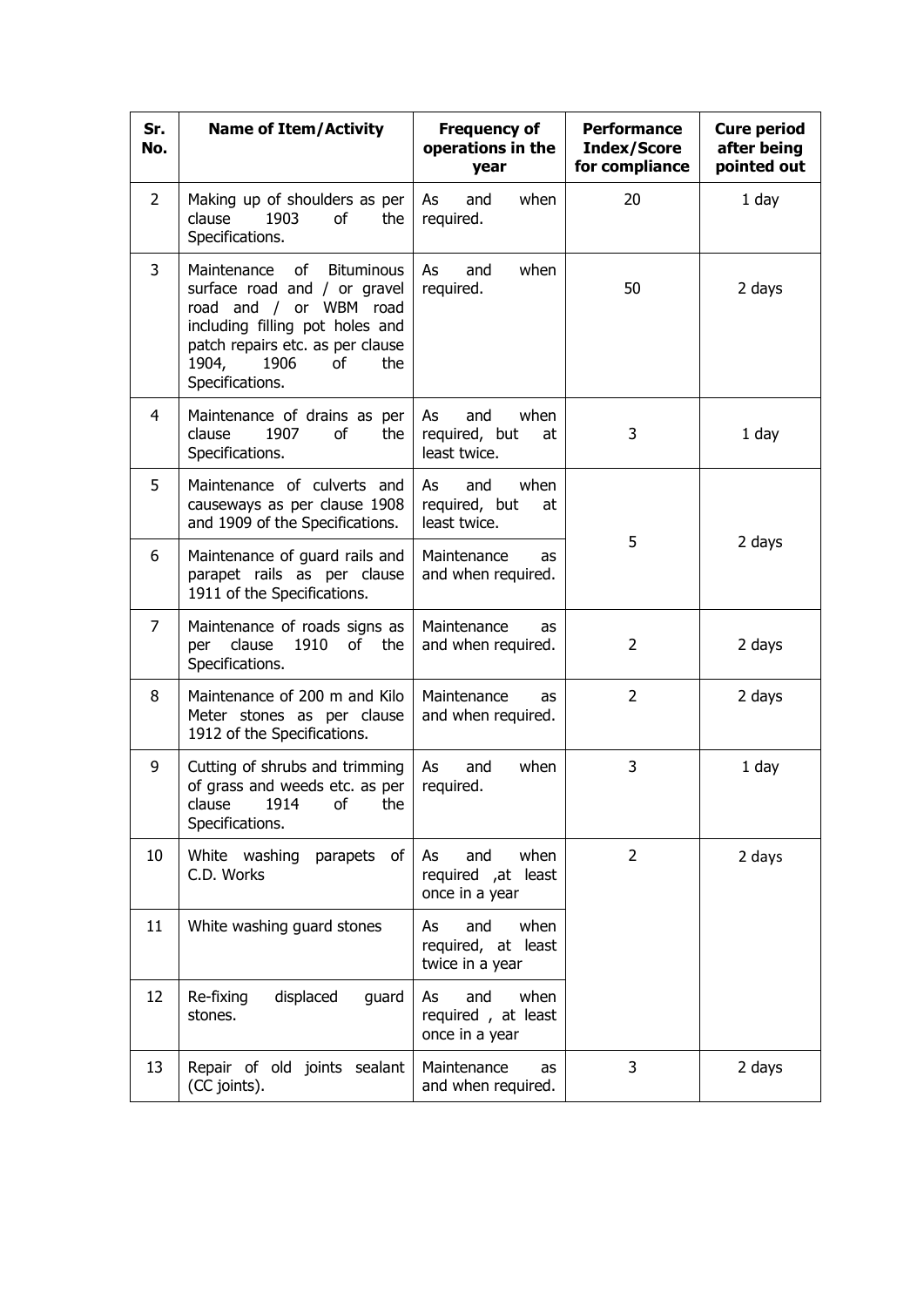# **The following payment criteria for routine maintenance contracts can be adopted:**

The payment for maintenance may be made **once in 3 months @ 1/4 of the approved per Km rate.** Before releasing payment for a particular road engineer will see, with reference to the above 100-point (hundred point) performance index that contractor has attended required maintenance works during that period within the stipulated time. If contractor has not attended maintenance work to the required standard and performance index is below 80 points (eighty points) no payment will be released for that period even if such maintenance is attended in subsequent months. If performance index is between 80 to 100, proportionate deduction in payment will be made.

The monthly inspection of the road for checking compliances to stipulated maintenance requirement shall be carried out within 7 days of close of immediate preceding month on random audit lengths (of upto 2 Km each, totaling 40% of the network road length) by the Executive Engineer in the presence of the contractor. This will ensure that entire network is inspected before release of quarterly maintenance payment.

Since major component of the Performance Index relates to Maintenance of Bituminous surface road and / or gravel road and / or WBM road including filling pot holes and patch repairs, making up of shoulders, restoration of rain cuts and dressing of berms etc., accordingly, it is proposed to provide following Performance criteria:

## **A. Potholes (Sealed Surface)**

- i. There should be not more than 5 potholes within any continuous 1km centre line length with a diameter (largest dimension) greater than 150mm.
- ii. No pothole shall be more than 50mm in depth when measured by tape measure or calibrated steel probe.

#### **B. Unsealed Shoulder Maintenance**

i. There is no edge rutting or low shoulder greater than 50mm depth when measured from the edge of the sealed surface to the shoulder aggregate or soil at any location when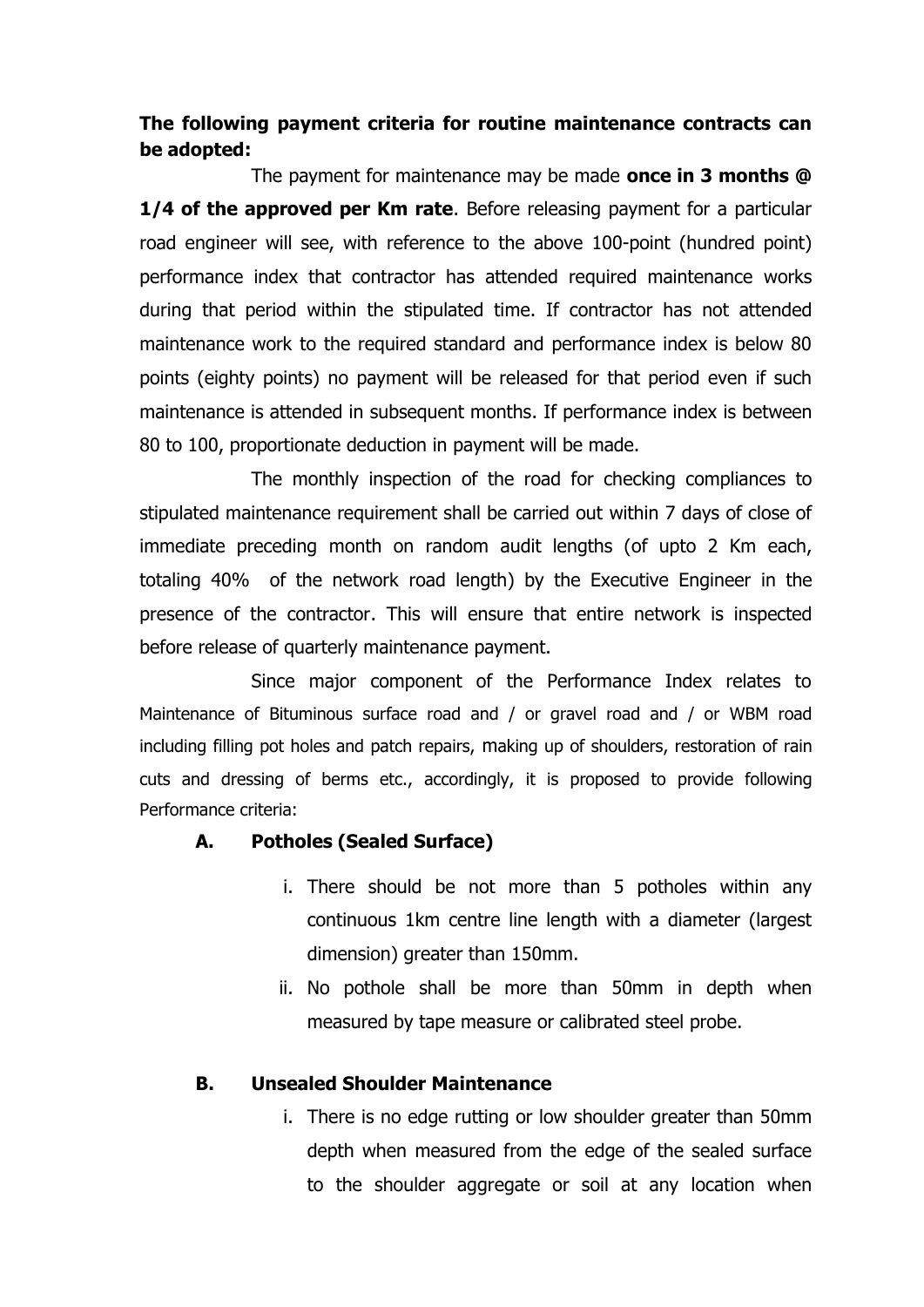measured by tape measure. There shall be no high shoulder extending above the level of the sealed surface when measured with a 3m straight edge.

- ii. There are no more than 10 depressions within any continuous **1km** centre line length with a diameter greater than 400mm. No pothole shall be greater than 100mm in depth when measured by tape measure.
- iii. The maximum diameter of any single pothole shall not be greater than 400mm.

#### **C. Restoration of rain cuts and dressing of berms**

There should be no rain cut or washout unrectified at the time of monthly audit. All bridges approaches will be audited by the Executive Engineers or its representative.

During the Contract, the road assets may suffer damages due to **Unforeseen Events/Emergency Events** e.g., rainfall of return-period of 50 years or other such events which may not be attributable to the Contractor. The concerned Superintending Engineer PWD (B&R) will determine if the damage have been caused due to Emergency Event, provided in the previous months the Performance Index score of Contractor has been more than 80. Item rates for certain activities ( to be carried-out on time bound basis) for meeting the emergency damages will also have to be included in the Bidding Document.

From the study of provisions in the Tender Document for Repair and Maintenance of Rural Roads issued by Madhya Pradesh Rural Road Development Agency (MPRRDA) under PBMCs and general field experience, it is estimated that annual maintenance cost per Km of the link roads, 10ft wide is Rs. 28,000/- and for 18ft wide road is Rs. 50,000/-.

The cost comparison for a 10 ft wide link road using present maintenance practices and PBMCs is as under:

| <b>S. No.</b> | <b>Item</b>                                 |  |         | Amount             |  |                            |
|---------------|---------------------------------------------|--|---------|--------------------|--|----------------------------|
|               | Cost of Special Repairs (once in six years) |  |         | Rs. 11 Lakh / Km   |  |                            |
|               | Cost of renewal coat, 20mm thick PC         |  |         | Rs. 6.50 Lakh / Km |  |                            |
|               | Tentative PBMC                              |  | average | Annual             |  | Maintenance   Rs. 0.28/ Km |